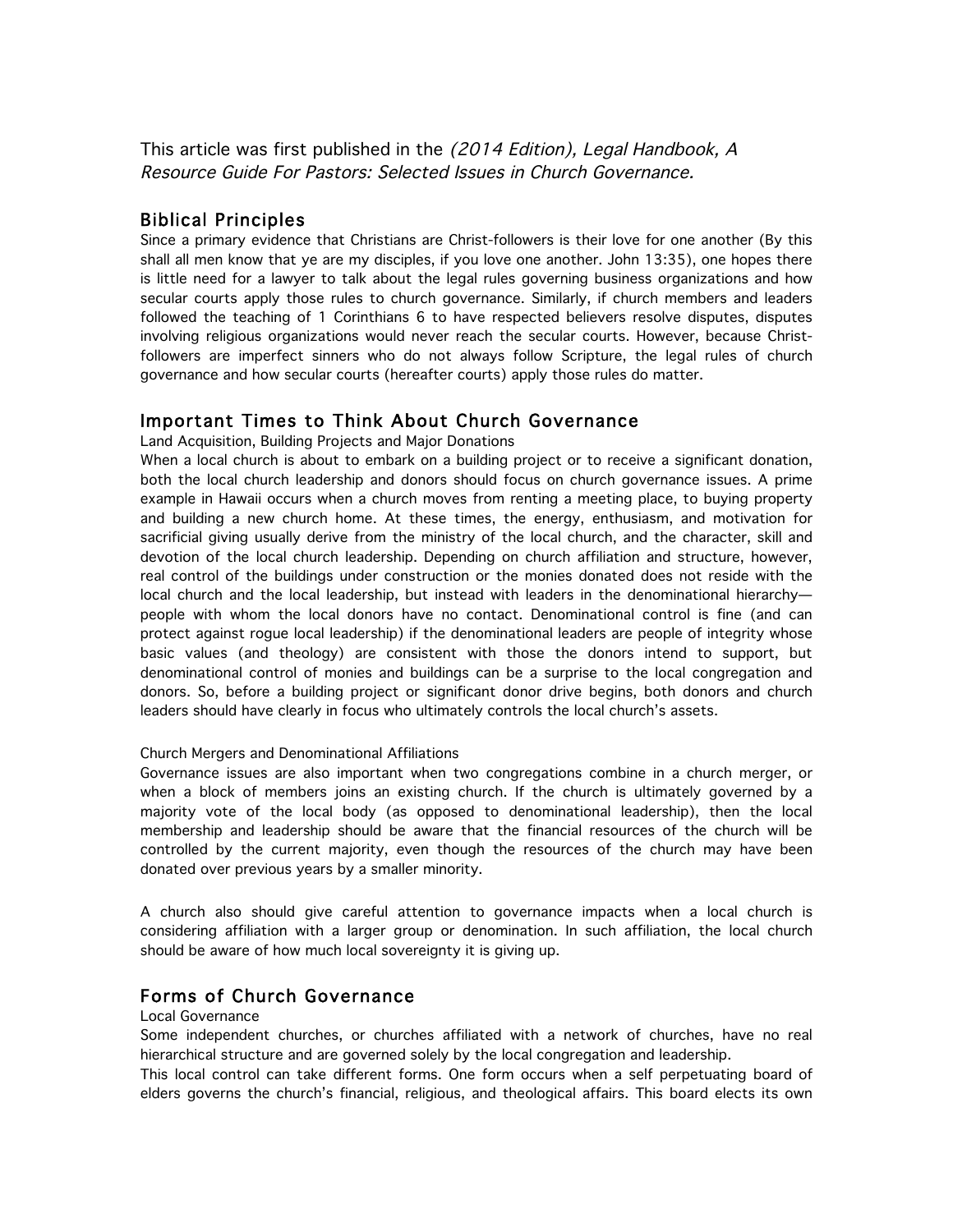replacements. In another form of local governance, the congregation periodically elects a group of elders or deacons who then control the church finances and property. A third form of local governance is full congregational control where all decisions are put to a church vote.

Many churches have a hybrid form of governance. For example, a church may elect a group of deacons with control of most financial and operational matters, but reserve significant financial decisions (such as the purchase and sale of real property) and significant organizational changes (such as the appointment or removal of a senior pastor) to the congregation for a majority or supermajority vote.

#### Hierarchical Governance

Under the hierarchical form of governance, some level of control over money and property rests with the highest church authority. The Catholic Church, for example, reserves certain autonomy to local parishes and orders, but certain expenditures and sales of real property require the approval of a local bishop (who is appointed by the Vatican) or the Vatican itself.

Blended Local and Hierarchical Control

Under a blended governance structure, local churches have the authority to run and control their own finances and property except upon the occurrence of certain events which will trigger hierarchical control. Examples of such events include a dispute between the pastor and the congregation or a determination of serious doctrinal deviation from the denominational position.

## Role of the Courts

The First Amendment to the United States Constitution, which provides Congress shall make no law respecting an establishment of religion or prohibiting the free exercise thereof…, limits the role of courts in deciding disputes involving churches. From the principles reflected in the First Amendment, courts have developed the ecclesiastical abstention doctrine and the neutral principles of law rule.

Church documents may provide that members must adhere to certain Biblical doctrines in order to be members in good standing and so have their votes count in church governance. If a court were to decide whether a member's particular beliefs conformed with Biblical doctrines, the State would be interpreting what the Bible meant and whether people were true believers. Based on First Amendment principles that the government should not interfere with or evaluate religious beliefs, courts have developed the ecclesiastical abstention doctrine. Under the ecclesiastical abstention doctrine a court will defer to the highest ecclesiastical authority in a denomination on such issues. A court will not decide issues of biblical doctrine, and to a certain extent, internal church policies and procedures.

However, a court can apply secular principles of contract or corporate law and not interfere with the free exercise of religious beliefs. For example, a court could decide whether a majority vote of a church congregation had been taken to authorize a property transfer. This could involve simply computing the number of members and votes with reference to existing membership rolls and the terms of the church's governing documents regarding how a majority is computed. Courts who decide such issues describe their decisions as being based on neutral principles of law – principles of law which do not involve religious questions.

The difference between (i) situations involving religious doctrine and internal church policies and procedures, and (ii) disputes which can be resolved by the application of neutral principles of property and corporate law with no admixture of doctrinal concerns is not always clear. Two cases, both involving Assemblies of God churches, show how courts have struggled with these issues. In the first case, Clay v. Illinois District Council of the Assemblies of God Church, et al., 657 N.E.2d 688 (Ill. App. 4th Dist., 1995), an Illinois Appellate Court addressed a dispute between the local